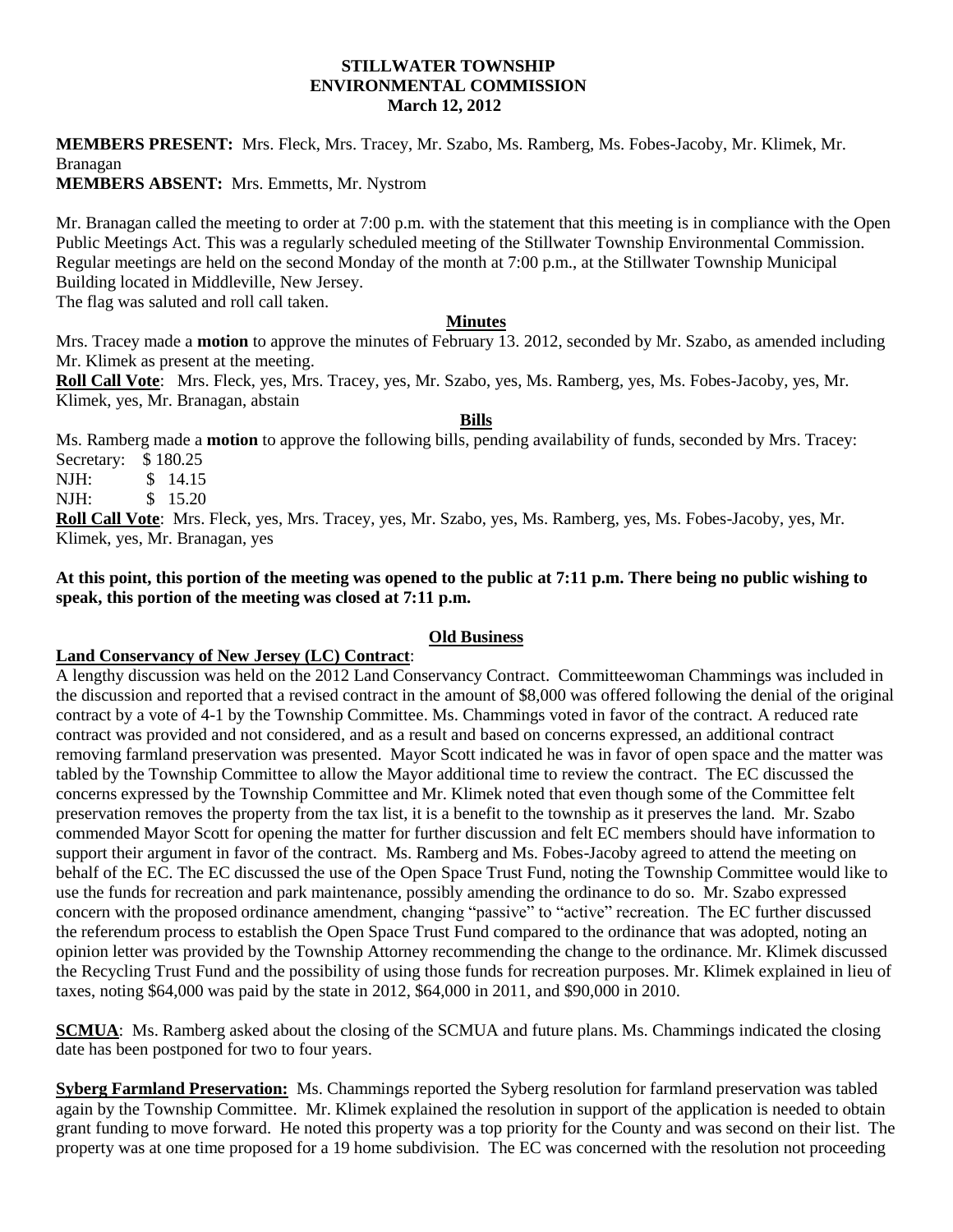and it was clarified that no funding is being contributed by the Township toward the preservation. A letter was sent to the Land Conservancy from the Township asking for clarification on the criteria used and when the farm project began. Ms. Chammings stated it should be on the next Committee agenda. Mr. Szabo stated he had recommended obtaining a checklist from the County in the past on the complete process and he again suggested doing so.

#### **Executive Session:**

At 7:55 p.m., Mr. Klimek made a **motion** to enter into Executive Session under Contracts to discuss the Land Conservancy Contract, stating the matter would be made public at the conclusion of the individual subject matter, seconded by Mr. Branagan.

**Roll Call Vote**: Mrs. Fleck, yes, Mrs. Tracey, yes, Mr. Szabo, yes, Ms. Ramberg, yes, Ms. Fobes-Jacoby, yes, Mr. Klimek, yes, Mr. Branagan, yes

Ms. Chammings left the meeting room during Executive Session.

At 8:04 p.m., Mr. Klimek made a **motion** to leave Executive Session, stating the Land Conservancy Contract was discussed and the matter would be made public at the conclusion of the individual subject matter, seconded by Ms. Fobes-Jacoby.

**Roll Call Vote**: Mrs. Fleck, yes, Mrs. Tracey, yes, Mr. Szabo, yes, Ms. Ramberg, yes, Ms. Fobes-Jacoby, yes, Mr. Klimek, yes, Mr. Branagan, yes

Ms. Chammings rejoined the meeting at this point.

**Trail Map:** Mr. Klimek stated a land owner involved in the matter is currently in the process of cleaning up their property on Old Foundry Road, preparing for Green Acres acquisition.

**Sustainable Jersey Update**: Ms. Fobes-Jacoby reported she is uploading the energy audit documents and is also working on the recycling aspect. A Green Team must be established, including individuals from the Township Committee, members of the community, boards/commissions, schools, recycling coordinator, and CFO. Ms. Fobes-Jacoby will check with Sustainable Jersey to inquire if residency is required by a Green Team member, as many of the municipal and school employees do not reside in Stillwater. The EC discussed drafting a letter to individuals to see if they are interested in serving on the Green Team.

**EC Newsletter Update:** The EC reviewed the newsletter and several changes and updates were made. Mr. Branagan would provide additional information and Mrs. Tracey would also provide information on septic systems and Ms. Fobes-Jacoby on Sustainable Jersey. Mrs. Wunder would update the newsletter and provide a draft for EC review before a final copy is presented.

**Amphibian Crossing:** Mr. Branagan reported that the amphibian crossing survey was conducted on March 8, 2012, with no rain, and only one spotted salamander and a couple of wood frogs observed.

**Stillwater School Environmental Program**: Mr. Branagan will be presenting a program on recycling at the Stillwater School on March  $26<sup>th</sup>$  at 9:30 a.m. and again at 1:45 p.m.

## **New Business**

# **Site Survey Form Acceptance:**

Zoning Board of Adjustment: Durso, Block 3701, Lot 7.02, inground pool Mr. Klimek made a **motion** to accept the site survey, seconded by Ms. Ramberg. **Roll Call Vote**: Mrs. Fleck, yes, Mrs. Tracey, yes, Mr. Szabo, yes, Ms. Ramberg, yes, Ms. Fobes-Jacoby, yes, Mr. Klimek, yes, Mr. Branagan, yes

**Veteran's Memorial Park – Invasive Removal:** Mr. Branagan reported that as a result of concerns expressed by a Recreation Commission member with respect to the excessive removal of invasives at Veteran's Memorial Park, he inspected the area in question. Mr. Branagan indicated he did not see any issues in general or with the bird nesting.

**Municipal Building Lighting:** Mr. Branagan expressed concern with the light pole located in the parking lot at the Municipal Building and its lack of compliance with the lighting ordinance. He asked if a sensor light could be installed to replace the existing light during the renovation process. Ms. Chammings would follow up on the matter.